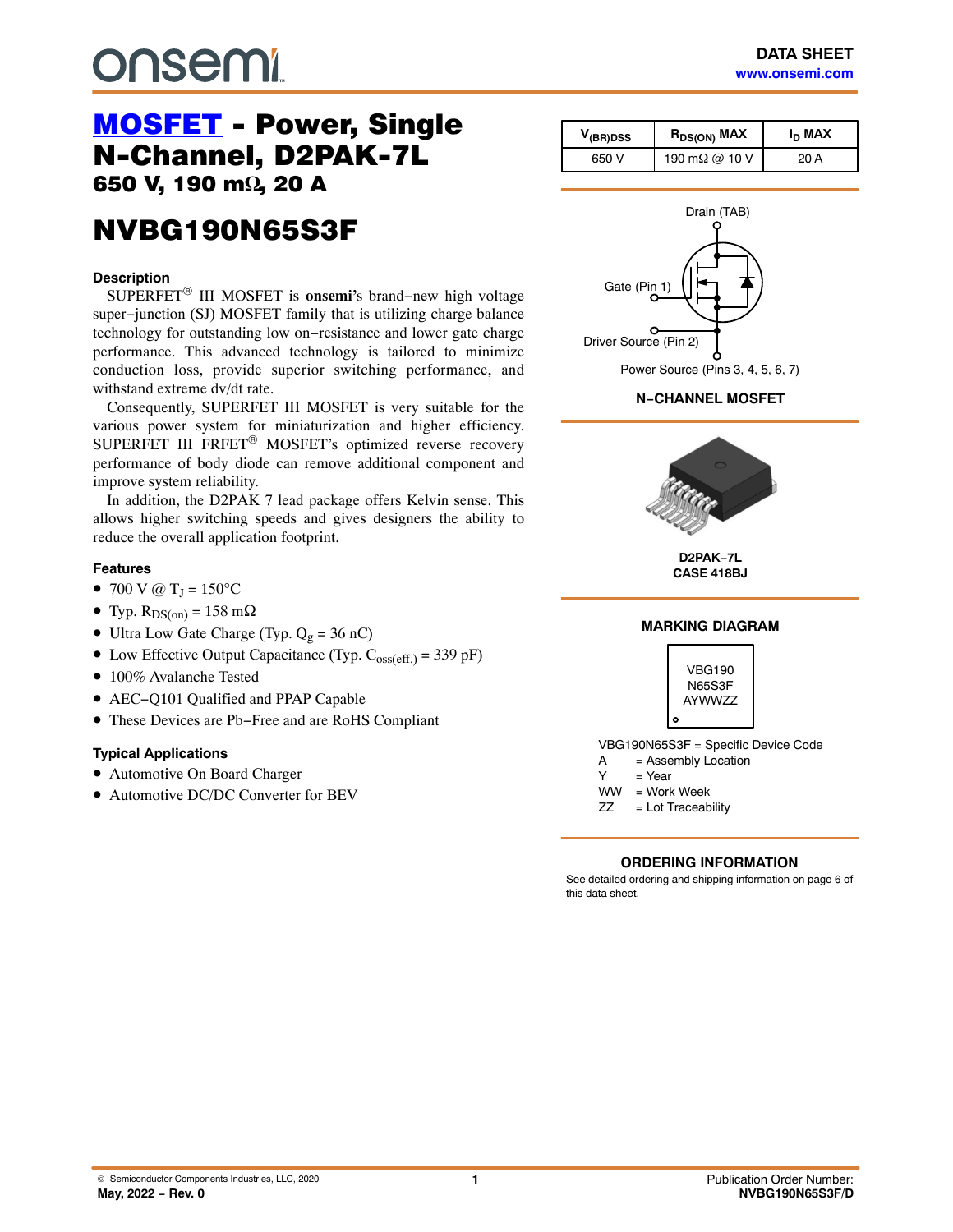| Symbol                | <b>Parameter</b>                                                     |                                       | Value        | <b>Unit</b>  |
|-----------------------|----------------------------------------------------------------------|---------------------------------------|--------------|--------------|
| V <sub>DSS</sub>      | Drain-to-Source Voltage                                              |                                       | 650          | v            |
| $V_{GS}$              | Gate-to-Source Voltage                                               | $-DC$                                 | ±30          | V            |
|                       |                                                                      | $- AC$ (f $> 1 Hz$ )                  | ±30          |              |
| Iр                    | <b>Drain Current</b>                                                 | - Continuous (T <sub>C</sub> = 25°C)  | 20           | A            |
|                       |                                                                      | - Continuous (T <sub>C</sub> = 100°C) | 12.7         |              |
| <b>I<sub>DM</sub></b> | <b>Drain Current</b>                                                 | - Pulsed (Note 1)                     | 50           | A            |
| $E_{AS}$              | Single Pulse Avalanche Energy (Note 2)                               |                                       | 220          | mJ           |
| l <sub>AS</sub>       | <b>Avalanche Current</b>                                             |                                       | 2.8          | A            |
| $E_{AR}$              | Repeated Avalanche Energy (Note 1)                                   |                                       | 1.62         | mJ           |
| dv/dt                 | MOSFET dv/dt                                                         |                                       | 100          | V/ns         |
|                       | Peak Diode Recovery dv/dt (Note 3)                                   |                                       | 50           |              |
| $P_D$                 | Power Dissipation                                                    | $T_{\rm C}$ = 25°C                    | 162          | W            |
|                       |                                                                      | - Derate Above 25°C                   | 1.3          | $W$ /°C      |
| $T_J$ , $T_{stg}$     | Operating Junction and Storage Temperature Range                     |                                       | $-55$ to 150 | $^{\circ}$ C |
| $T_{L}$               | Maximum Lead Temperature for Soldering, 1/8" from Case for 5 Seconds |                                       | 300          | $^{\circ}$ C |

#### **Table 1. ABSOLUTE MAXIMUM RATINGS** (T<sub>C</sub> = 25°C unless otherwise stated)

Stresses exceeding those listed in the Maximum Ratings table may damage the device. If any of these limits are exceeded, device functionality

should not be assumed, damage may occur and reliability may be affected. 1. Repetitive rating: pulse-width limited by maximum junction temperature.

2. IAS = 3.2 A, RG = 25  $\Omega$ , starting T<sub>J</sub> = 25°C.

3. ISD ≤ 12 A, di/dt ≤ 200 A/μs, V<sub>DD</sub> ≤ 400 V, starting T<sub>C</sub> = 25°C.

#### **Table 2. THERMAL RESISTANCE RATINGS**

| <b>Symbol</b>                    | Parameter                                     | Max | Unit          |
|----------------------------------|-----------------------------------------------|-----|---------------|
| $R_{\theta$ JC                   | Thermal Resistance, Junction-to-Case, Max.    |     | $\degree$ C/W |
| $\mathsf{R}_{\theta\mathsf{JA}}$ | Thermal Resistance, Junction-to-Ambient, Max. | 40  |               |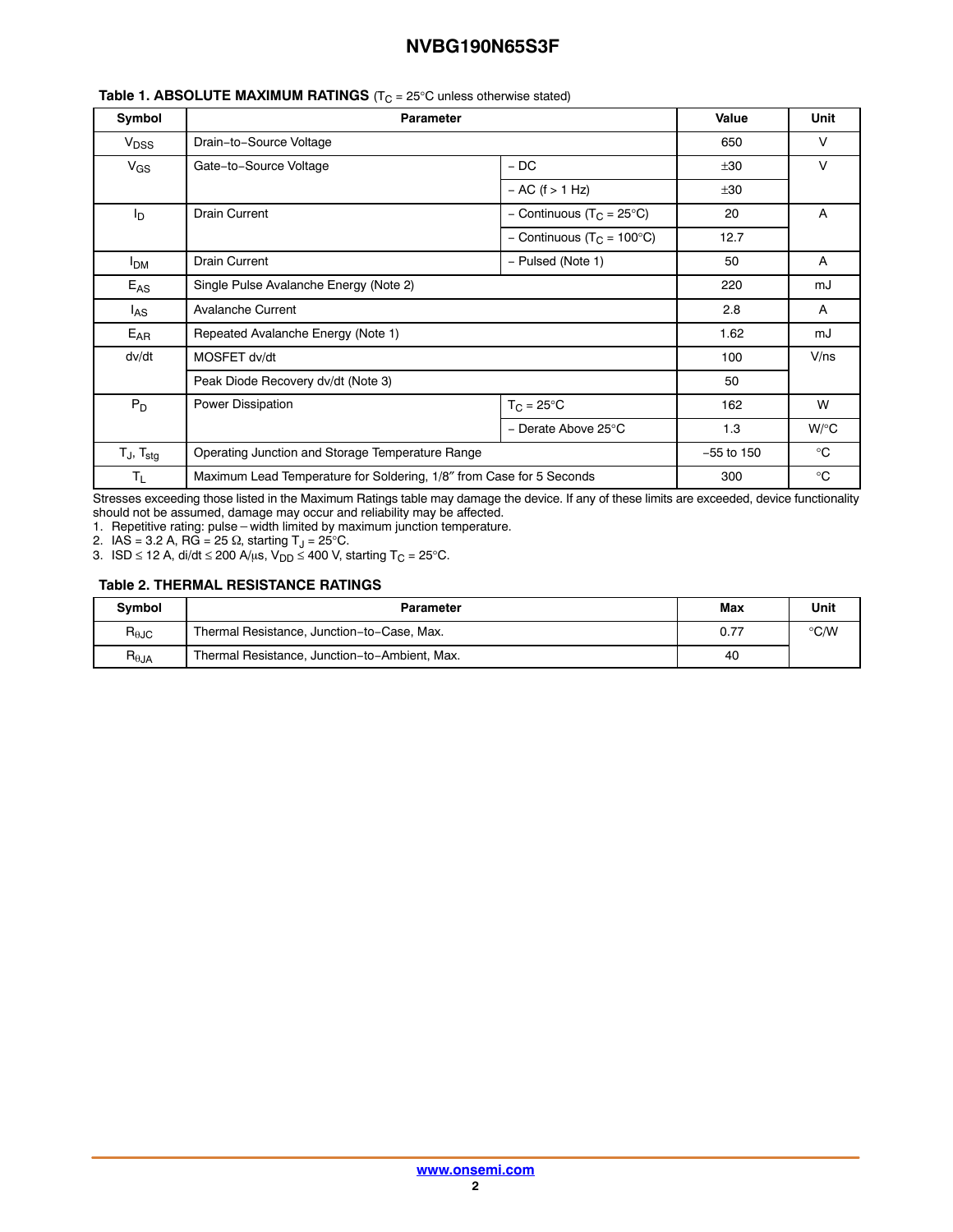#### **ELECTRICAL CHARACTERISTICS** (T<sub>C</sub> = 25°C unless otherwise noted)

| Symbol                                                       | <b>Parameter</b>                                         | <b>Test Conditions</b>                                  | Min                      | Typ      | Max                      | Unit      |
|--------------------------------------------------------------|----------------------------------------------------------|---------------------------------------------------------|--------------------------|----------|--------------------------|-----------|
| <b>OFF CHARACTERISTICS</b>                                   |                                                          |                                                         |                          |          |                          |           |
| Drain-to-Source Breakdown Voltage<br><b>BV<sub>DSS</sub></b> |                                                          | $V_{GS} = 0$ V, $I_D = 1$ mA, $T_J = 25$ °C             | 650                      | $\equiv$ |                          | V         |
|                                                              |                                                          | $V_{GS}$ = 0 V, $I_D$ = 10 mA, $T_J$ = 150°C            | 700                      | $\equiv$ | $\equiv$                 | $\vee$    |
| $\Delta$ BV <sub>DSS</sub> / $\Delta$ T <sub>J</sub>         | Breakdown Voltage Temperature Coefficient                | $I_D = 20$ mA, Referenced to 25°C                       | $\equiv$                 | 0.61     | $\overline{\phantom{0}}$ | V/C       |
| $I_{\text{DSS}}$                                             | Zero Gate Voltage Drain Current                          | $V_{DS}$ = 650 V, $V_{DS}$ = 0 V                        |                          |          | 10                       | μA        |
|                                                              |                                                          | $V_{DS}$ = 520 V, T <sub>C</sub> = 125°C                | $\overline{\phantom{0}}$ | 128      |                          | μA        |
| l <sub>GSS</sub>                                             | Gate-to-Body Leakage Current                             | $V_{GS} = 0$ V, $I_D = 1$ mA, $T_J = 25$ °C             | $\overline{\phantom{0}}$ | $\equiv$ | ±100                     | nA        |
| <b>ON CHARACTERISTICS</b>                                    |                                                          |                                                         |                          |          |                          |           |
| $V_{GS(th)}$                                                 | Drain-to-Source Breakdown Voltage                        | $V_{GS} = V_{DS}$ , $I_D = 0.43$ mA                     | 3.0                      | $\equiv$ | 5.0                      | V         |
| $R_{DS(on)}$                                                 | Static Drain-to-Source On Resistance                     | $V_{GS}$ = 10 V, $I_D$ = 10 A                           | $\equiv$                 | 158      | 190                      | $m\Omega$ |
| <b>g<sub>FS</sub></b>                                        | Forward Transconductance                                 | $V_{GS}$ = 20 V, $I_D$ = 10 A                           | $\overline{\phantom{0}}$ | 11       |                          | S         |
|                                                              | <b>DYNAMIC CHARACTERISTICS</b>                           |                                                         |                          |          |                          |           |
| $C_{iss}$                                                    | Input Capacitance                                        | $V_{DS}$ = 400 V, $V_{GS}$ = 0 V, f = 1 MHz             | $\equiv$                 | 1710     | $\equiv$                 | pF        |
| $C_{\text{oss}}$                                             | <b>Output Capacitance</b>                                |                                                         |                          | 34       |                          | рF        |
| $C_{\text{oss}(eff.)}$                                       | <b>Effective Output Capacitance</b>                      | $V_{DS}$ = 0 to 400 V, $V_{GS}$ = 0 V                   | $\overline{\phantom{0}}$ | 339      |                          | рF        |
| $C_{\text{oss}(er.)}$                                        | <b>Energy Related Output Capacitance</b>                 | $V_{DS}$ = 0 to 400 V, $V_{GS}$ = 0 V                   | $\equiv$                 | 58       |                          | pF        |
| $Q_{g(total)}$                                               | Total Gate Charge at 10 V                                | $V_{DS}$ = 400 V, $I_D$ = 10 A,                         |                          | 36       |                          | nС        |
| $Q_{\text{qs}}$                                              | Gate-to-Source Gate Charge                               | $V_{GS}$ = 10 V (Note 4)                                | $\qquad \qquad -$        | 10.6     | $\equiv$                 | пC        |
| $\mathsf{Q}_{\mathsf{gd}}$                                   | Gate-to-Drain "Miller" Charge                            |                                                         |                          | 14.5     |                          | пC        |
| <b>ESR</b>                                                   | <b>Equivalent Series Resistance</b>                      | $F = 1$ MHz                                             | $\overline{\phantom{0}}$ | 1.7      |                          | Ω         |
|                                                              | SWITCHING CHARACTERISTICS, $V_{GS}$ = 10 V               |                                                         |                          |          |                          |           |
| $t_{d(on)}$                                                  | Turn-On Delay Time                                       | $V_{DD}$ = 400 V, $I_D$ = 10 A,                         |                          | 24       |                          | ns        |
| $t_{r}$                                                      | <b>Rise Time</b>                                         | $V_{GS} = 10 \text{ V}, R_{G} = 4.7 \Omega$<br>(Note 4) |                          | 15.7     |                          | ns        |
| $t_{d(off)}$                                                 | <b>Turn-Off Delay Time</b>                               |                                                         | $\equiv$                 | 50       |                          | ns        |
| tf                                                           | Fall Time                                                |                                                         |                          | 4.3      |                          | ns        |
|                                                              | <b>SOURCE-DRAIN DIODE CHARACTERISTICS</b>                |                                                         |                          |          |                          |           |
| ls                                                           | Maximum Continuous Source-to-Drain Diode Forward Current |                                                         |                          | $\equiv$ | 20                       | A         |
| l <sub>SM</sub>                                              | Maximum Pulsed Source-to-Drain Diode Forward Current     |                                                         |                          |          | 50                       | A         |
| $V_{SD}$                                                     | Source-to-Drain Diode Forward Voltage                    | $V_{GS} = 0 V$ , $I_{SD} = 10 A$                        | $\equiv$                 | $\equiv$ | 1.3                      | $\vee$    |
| $t_{rr}$                                                     | Reverse-Recovery Time                                    | $V_{GS} = 0 V$ , $I_{SD} = 10 A$ ,                      |                          | 73       |                          | ns        |
| $\mathsf{Q}_{\mathsf{r}\mathsf{r}}$                          | Reverse-Recovery Charge                                  | $dl_F/dt = 100 A/μs$                                    | $\equiv$                 | 224      | $\equiv$                 | пC        |

Product parametric performance is indicated in the Electrical Characteristics for the listed test conditions, unless otherwise noted. Product performance may not be indicated by the Electrical Characteristics if operated under different conditions.

4. Essentially independent of operating temperature typical characteristics.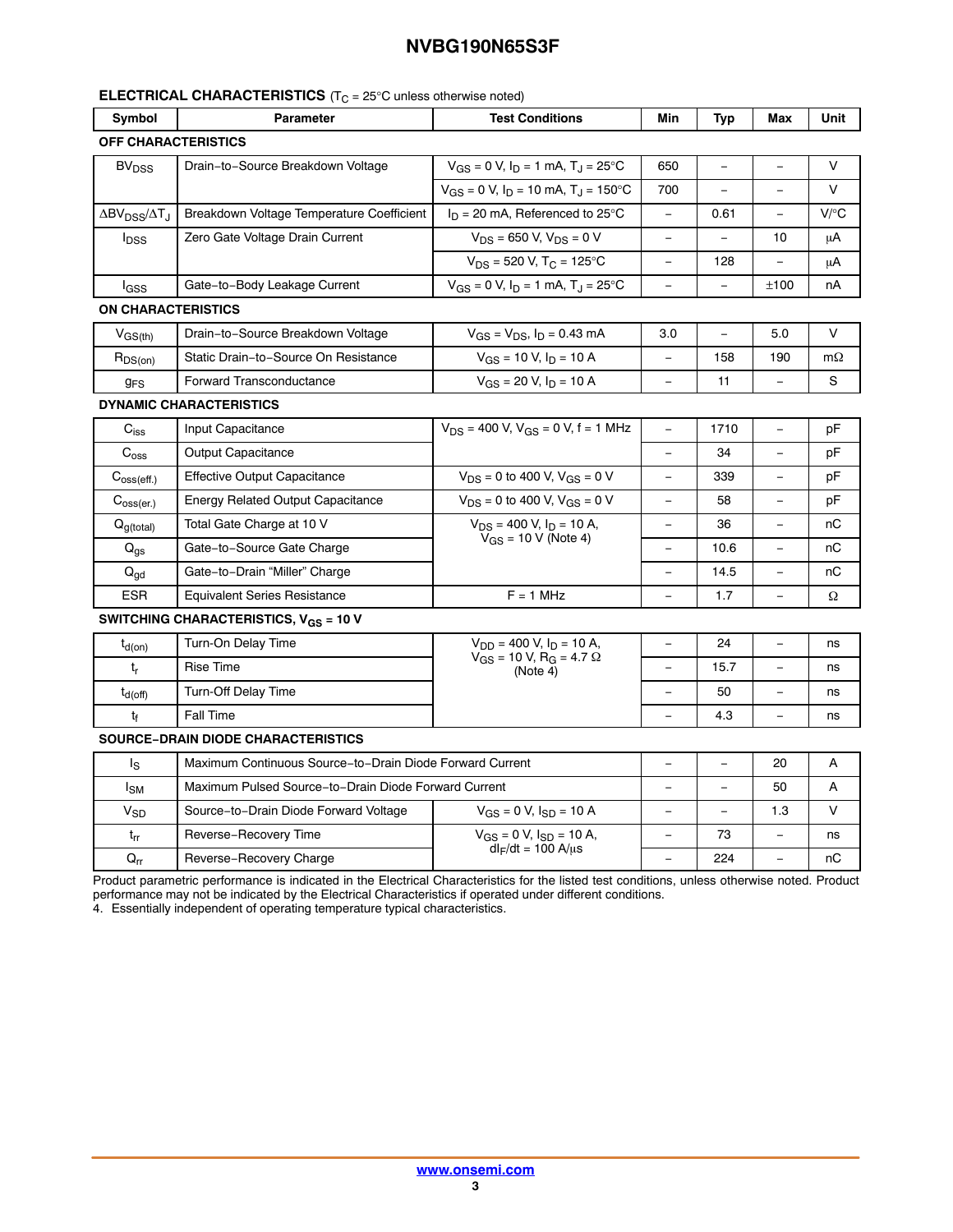#### **TYPICAL CHARACTERISTICS**

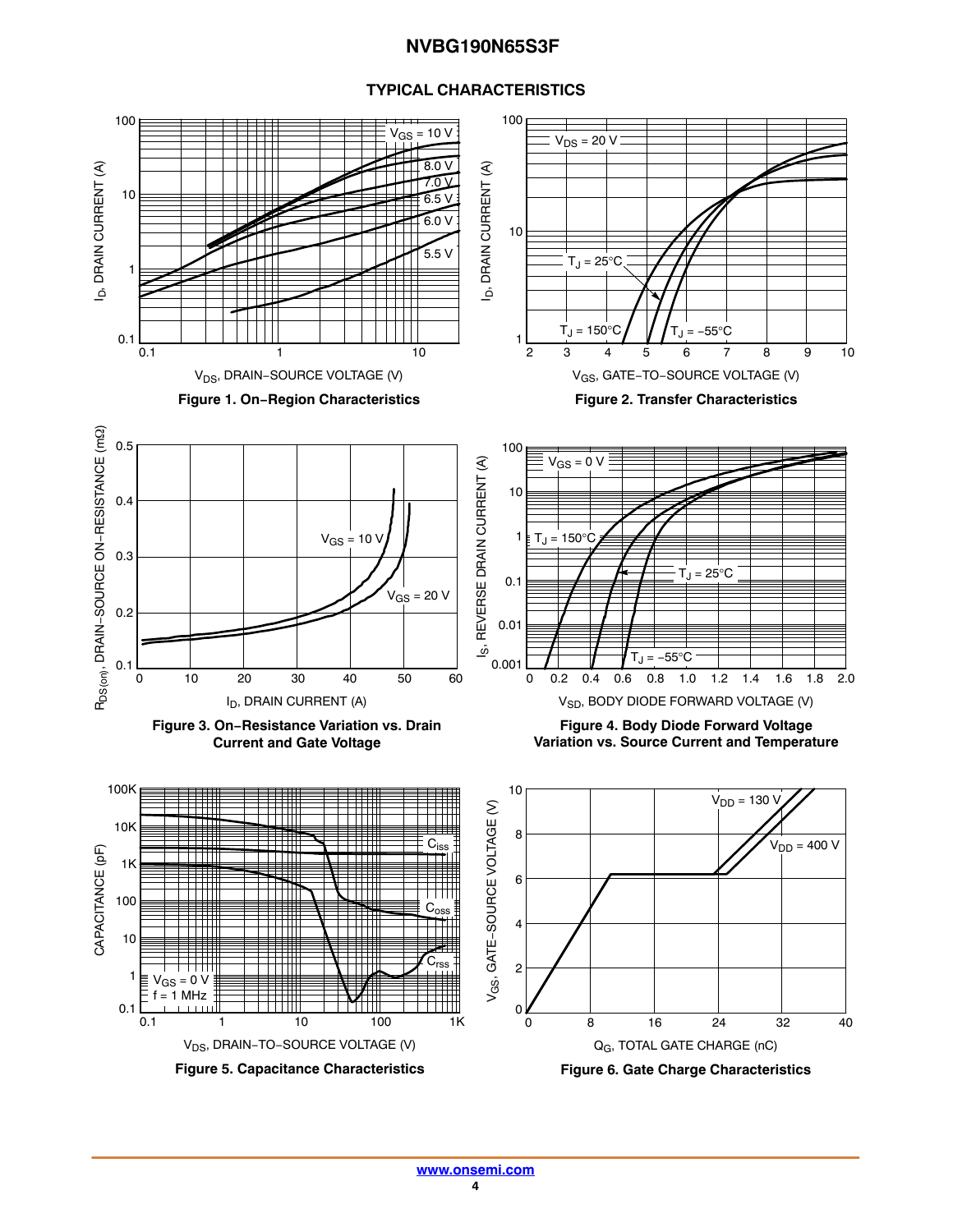#### **TYPICAL CHARACTERISTICS**

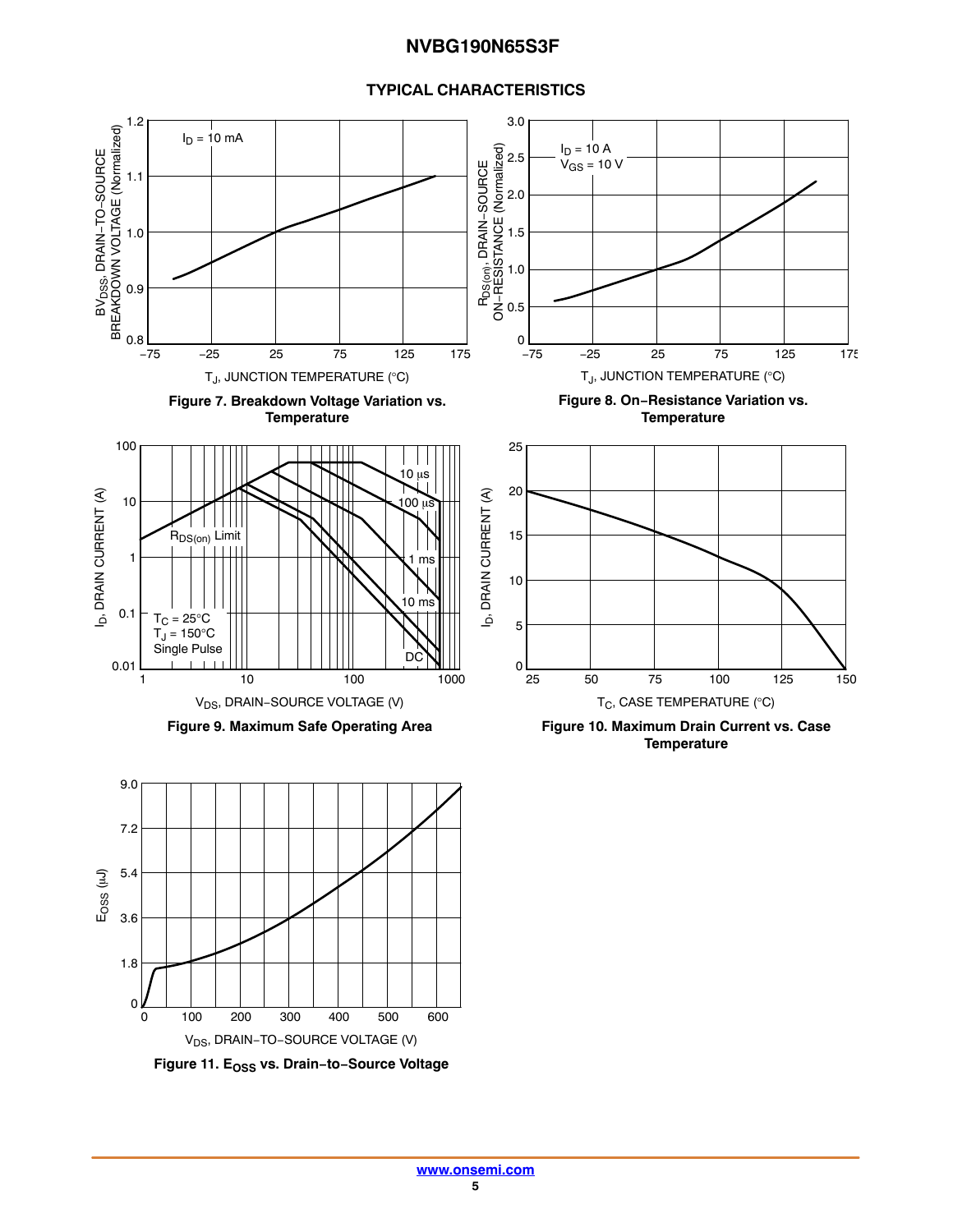#### **TYPICAL CHARACTERISTICS**

<span id="page-5-0"></span>

#### **Figure 12. Transient Thermal Response**

#### **DEVICE ORDERING INFORMATION**

| Device  | Package               | <b>Shipping</b><br>--- |
|---------|-----------------------|------------------------|
| 0N65S3F | שמחמ<br>$\rightarrow$ | Tape & Reel<br>800     |

†For information on tape and reel specifications, including part orientation and tape sizes, please refer to our Tape and Reel Packaging Specifications Brochure, BRD8011/D.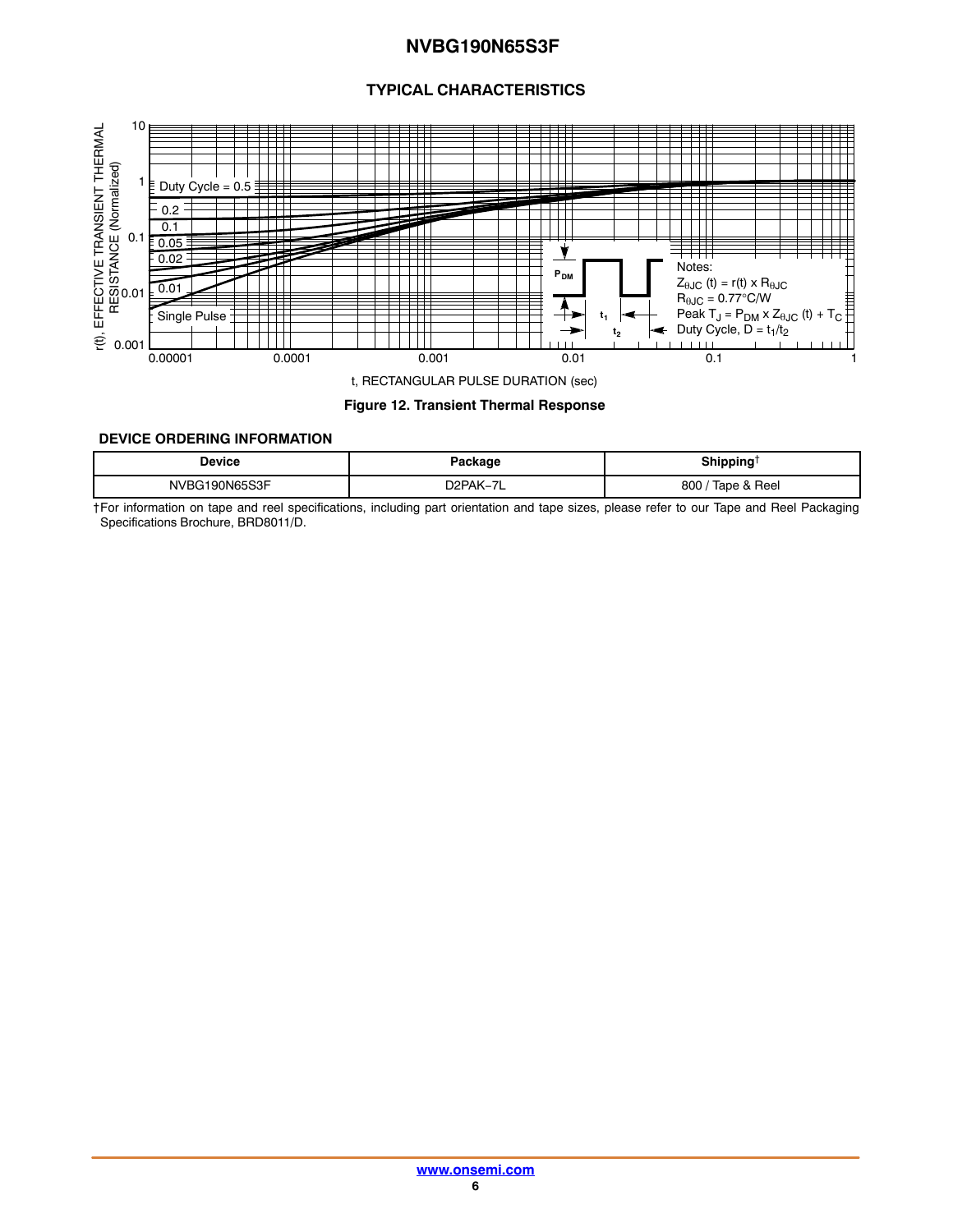

**Figure 13. Gate Charge Test Circuit & Waveform**



**Figure 14. Resistive Switching Test Circuit & Waveforms**



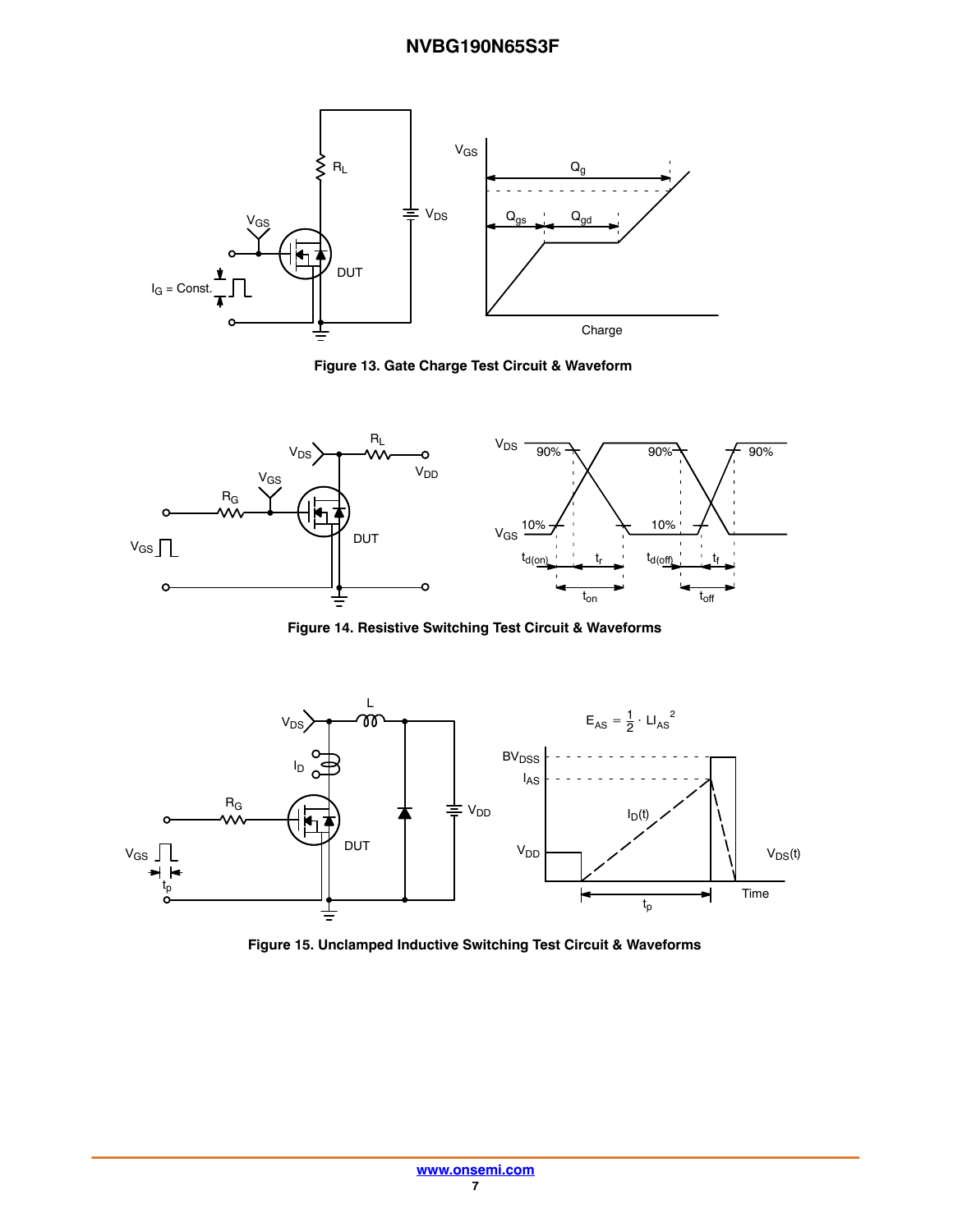

**Figure 16. Peak Diode Recovery dv/dt Test Circuit & Waveforms**

SUPERFET and FRFET are registered trademarks of Semiconductor Components Industries, LLC.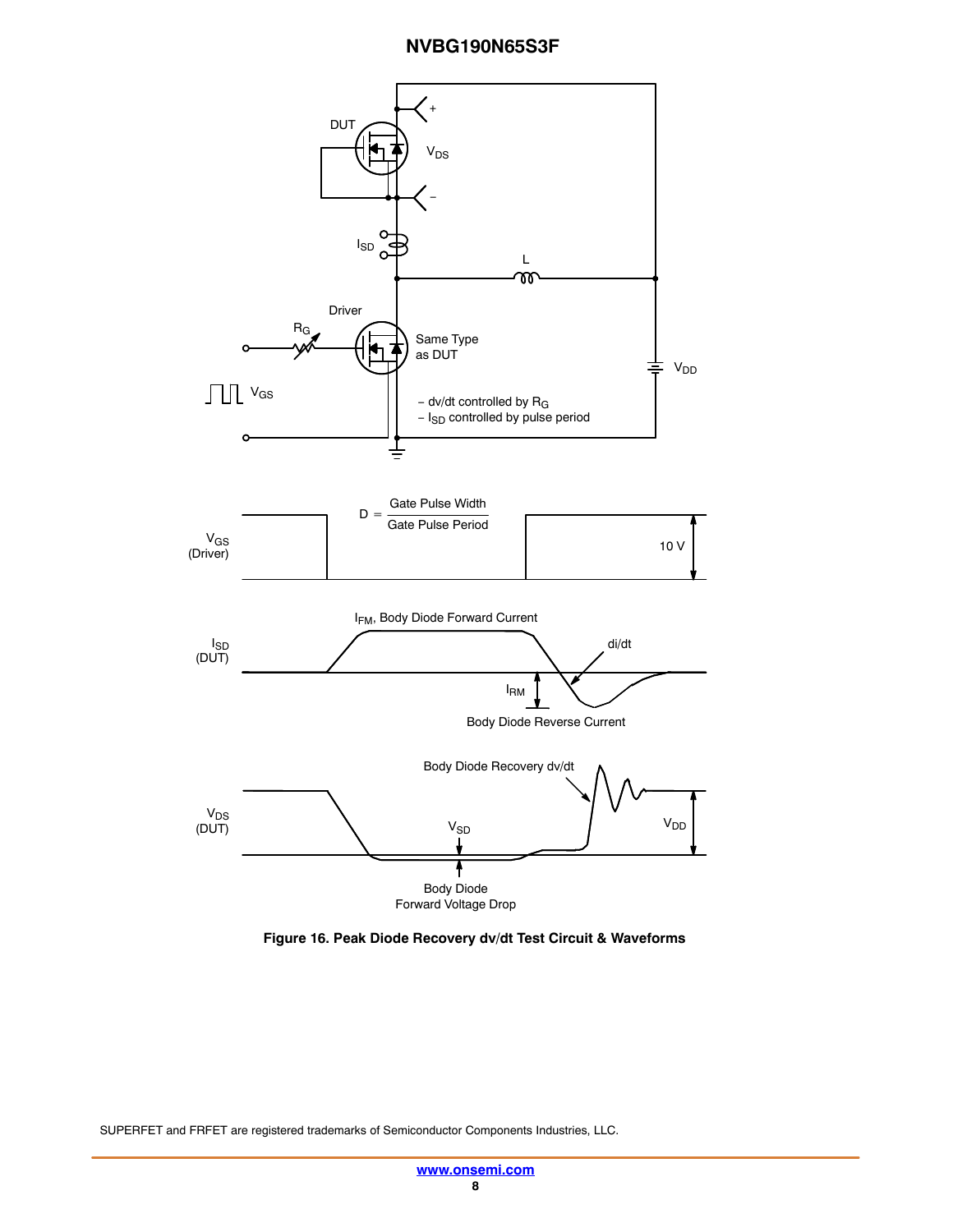#### **PACKAGE DIMENSIONS**

**D2PAK7 (TO−263−7L HV)** CASE 418BJ ISSUE B





**LAND PATTERN RECOMMENDATION** 





**NOTES:** 

A. PACKAGE CONFORMS TO JEDEC TO-263<br>VARIATION CB EXCEPT WHERE NOTED.<br>B. ALL DIMENSIONS ARE IN MILLIMETERS.

△ OUT OF JEDEC STANDARD VALUE.<br>
D. DIMENSION AND TOLERANCE AS PER ASME<br>
Y14.5-2009.<br>
E. DIMENSIONS ARE EXCLUSIVE OF BURRS.<br>
MOLD FLASH AND TIE BAR PROTRUSIONS.

| <b>DIM</b>     | <b>MILLIMETERS</b> |            |            |  |
|----------------|--------------------|------------|------------|--|
|                | <b>MIN</b>         | <b>NOM</b> | <b>MAX</b> |  |
| A              | 4.30               | 4.50       | 4.70       |  |
| A <sub>1</sub> | 0.00               | 0.10       | 0.20       |  |
| b2             | 0.60               | 0.70       | 0.80       |  |
| b              | 0.51               | 0.60       | 0.70       |  |
| C              | 0.40               | 0.50       | 0.60       |  |
| c2             | 1.20               | 1.30       | 1.40       |  |
| D              | 9.00               | 9.20       | 9.40       |  |
| D1             | 6.15               | 6.80       | 7.15       |  |
| F              | 9.70               | 9.90       | 10.20      |  |
| E1             | 7.15               | 7.65       | 8.15       |  |
| e              |                    | 1.27       |            |  |
| н              | 15.10              | 15.40      | 15.70      |  |
| L              | 2.44               | 2.64       | 2.84       |  |
| L1             | 1.00               | 1.20       | 1.40       |  |
| L3             |                    | 0.25       |            |  |
| ааа            |                    |            | 0.25       |  |